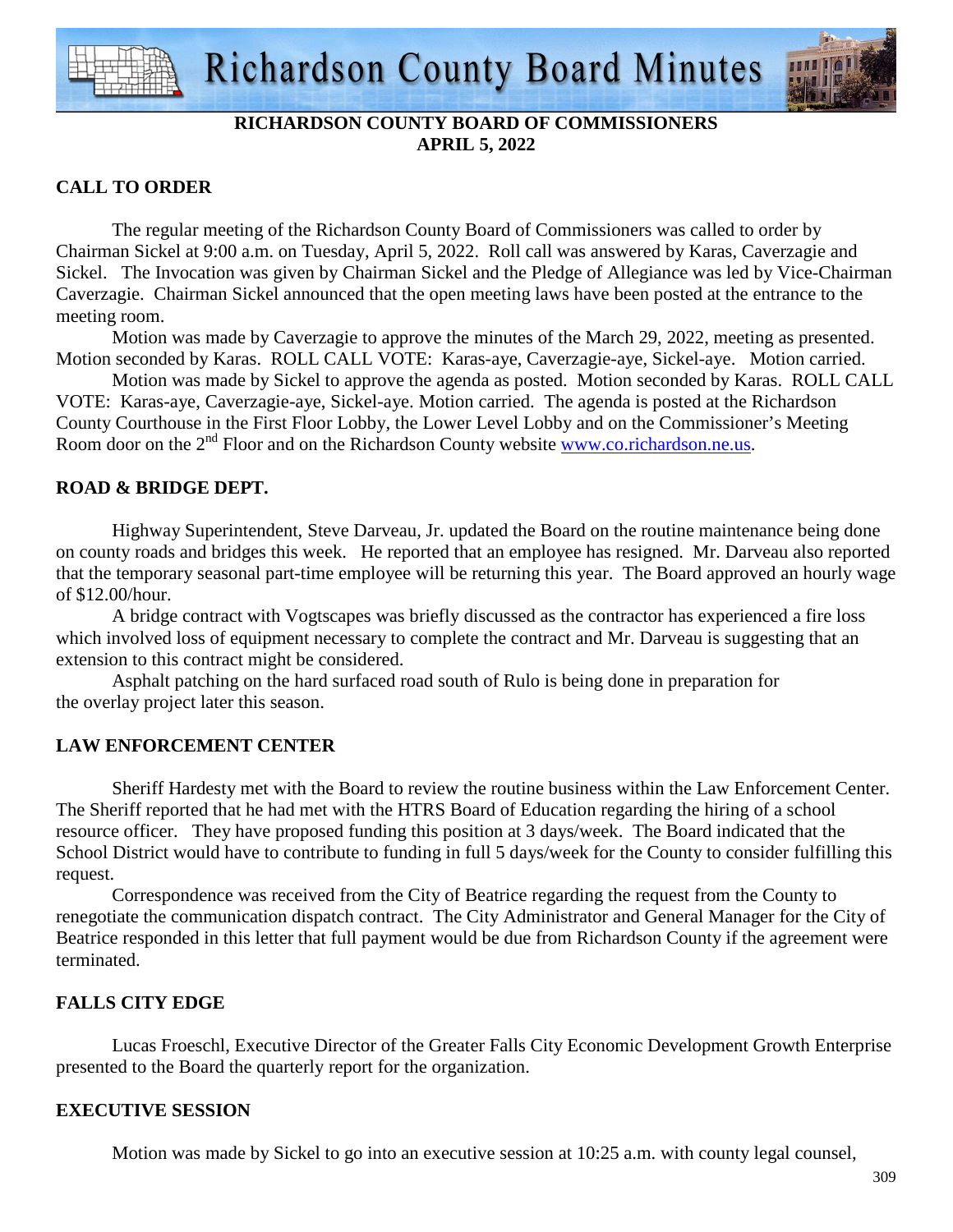

Jerry Pigsley, to discuss the upcoming grievance presented to the grievance board filed by Gerald Kuker and for the protection of the public interest. Motion seconded by Caverzagie. ROLL CALL VOTE: Karas-aye, Caverzagie-aye, Sickel-aye. Motion carried.

Motion was made by Sickel to close at 10:29 a.m. and return to the regular meeting agenda. Motion seconded by Karas. ROLL CALL VOTE: Karas-aye, Caverzagie-aye, Sickel-aye.

April 5, 2022

#### **NAPE/AFSCME LOCAL61 Teleconference**

 The Board held a teleconference with Eddie Schooler and Erika Vasek from the Road Department Union NAPE/AFSCME Local 61 Office who will be serving on the Grievance Board for the Road Department Union.

 The County informed the Union representatives that they will reject the names the Union proposed at last's meeting. Richardson County proposes attorney Mike Dunn and Dylan Handley both from Falls City. The Union will consider these names. Elected Official Sheriff or the County Treasurer.

## **EXECUTIVE SESSION**

 Motion was made by Caverzagie to go into an executive session at 10:35 a.m. with county legal counsel, Jerry Pigsley, to discuss the upcoming grievance presented to the grievance board filed by Gerald Kuker and for the protection of the public interest. Motion seconded by Karas. ROLL CALL VOTE: Karas-aye, Caverzagie-aye, Sickel-aye. Motion carried.

 Motion was made by Sickel to close the executive session at 10:40 a.m. and return to the regular meeting agenda. Motion seconded by Karas. ROLL CALL VOTE: Karas-aye, Caverzagie-aye, Sickel-aye. Motion carried.

## **CORRESPONDENCE/OTHER**

## **Monthly Operating Statement**

The Board reviewed the monthly operating statement for March, 2022.

#### **Fee Reports**

Reports were approved for the following officials for fees collected during the month of March, 2022:

| Mary L. Eickhoff, County Clerk      | 523.00      |
|-------------------------------------|-------------|
| Mary L. Eickhoff, Register of Deeds | \$16,498.25 |
| Pam Scott, Clerk of District Court  | \$1,327.25  |

#### **Visitor's Committee**

The Board received a letter from Kristy Gerweck indicating her intention to resign from the Richardson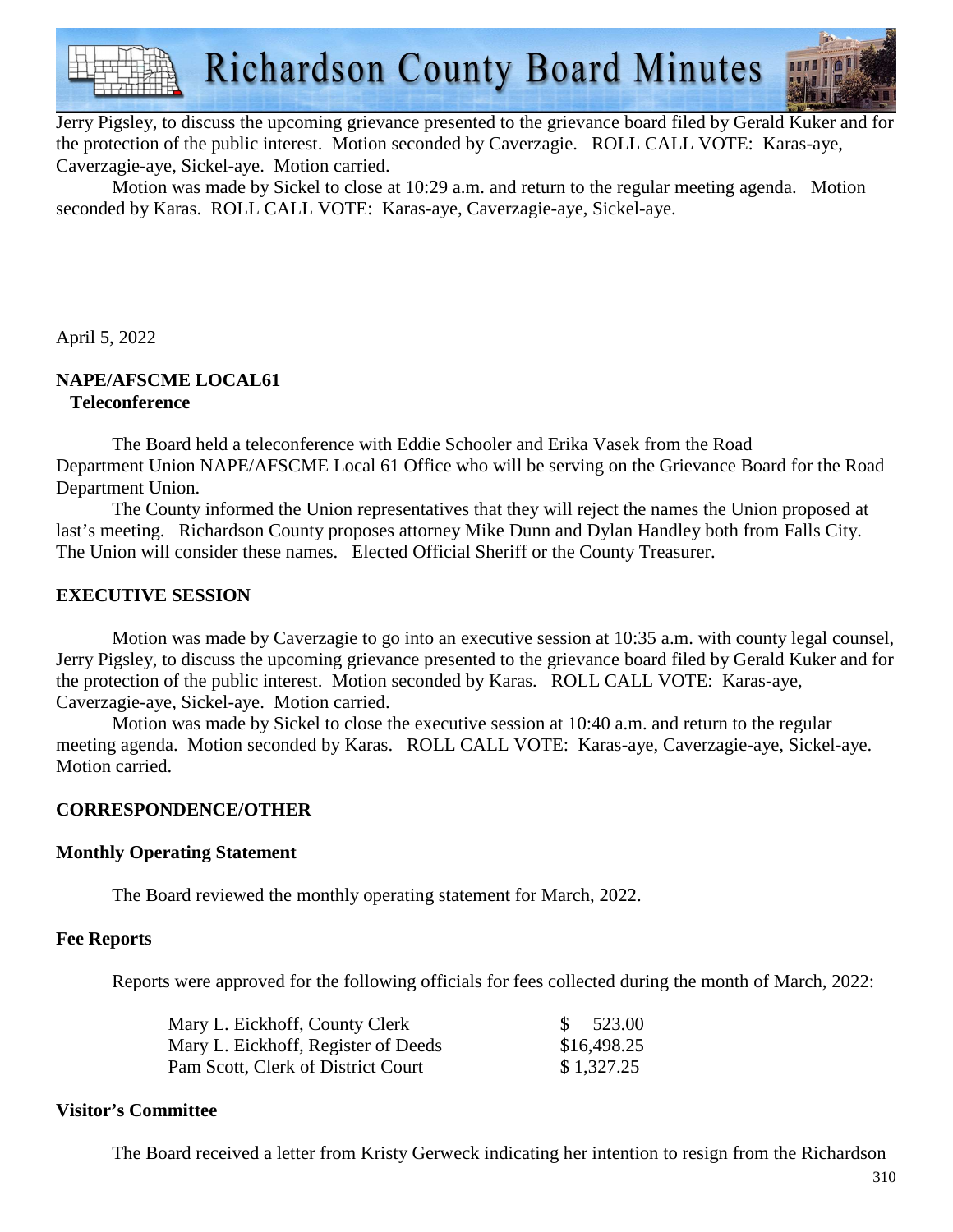

County Visitor's Committee. No action was taken to accept this letter at this time.

## **Position for County Building Mtc Technician**

 The Board continued their review of the applicants who were interviewed for the position of County Building Maintenance Technician. No action was taken at this time.

# **CLAIMS**

Motion was made by Karas to allow the payment of all claims that were submitted today. Motion seconded by Sickel. ROLL CALL VOTE: Karas-aye, Caverzagie-aye, Sickel-aye. Motion carried.

April 5, 2022 CLAIMS (Cont.)

> *(The claims listed below are available for public inspection at the office of the County Clerk during regular business hours.)*

#### **GENERAL FUND**

| American Legion Emblem Sales, supp.                                                                             | 427.65  |
|-----------------------------------------------------------------------------------------------------------------|---------|
| Brown Remodeling, serv                                                                                          | 5418.82 |
| Clerk of District Court, fee                                                                                    | 820.00  |
| Consolidated Management Co., serv                                                                               | 8297.75 |
| East Richardson Rural Water Dist. #2, serv                                                                      | 215.75  |
| Falls City Sanitation, serv                                                                                     | 40.00   |
| Falls City Utility Dept., serv                                                                                  | 6090.51 |
| Family Medicine, serv                                                                                           | 108.50  |
| Fankhauser, Nelsen, Werts, Ziskey & Merwin, serv<br>JV15-26, JV19-18, JV20-2, JV20-3, JV21-17, JV21-20, JV21-19 | 3690.00 |
| Farm & City Supply, supp                                                                                        | 67.14   |
| Farm & Home Publishers, supp                                                                                    | 625.00  |
| Galls, supp                                                                                                     | 75.88   |
| Helmick Printing, supp.                                                                                         | 218.88  |
| Home Lumber, supp.                                                                                              | 1234.66 |
| Humboldt Standard, adv                                                                                          | 627.25  |
| Jim Hill's, serv                                                                                                | 425.00  |
| Kawres, supp                                                                                                    | 181.00  |
| Koch's Auto Service, supp                                                                                       | 1291.63 |
| Lancaster County Sheriff, fees                                                                                  | 32.47   |
| Meyer Home Center, serv                                                                                         | 317.30  |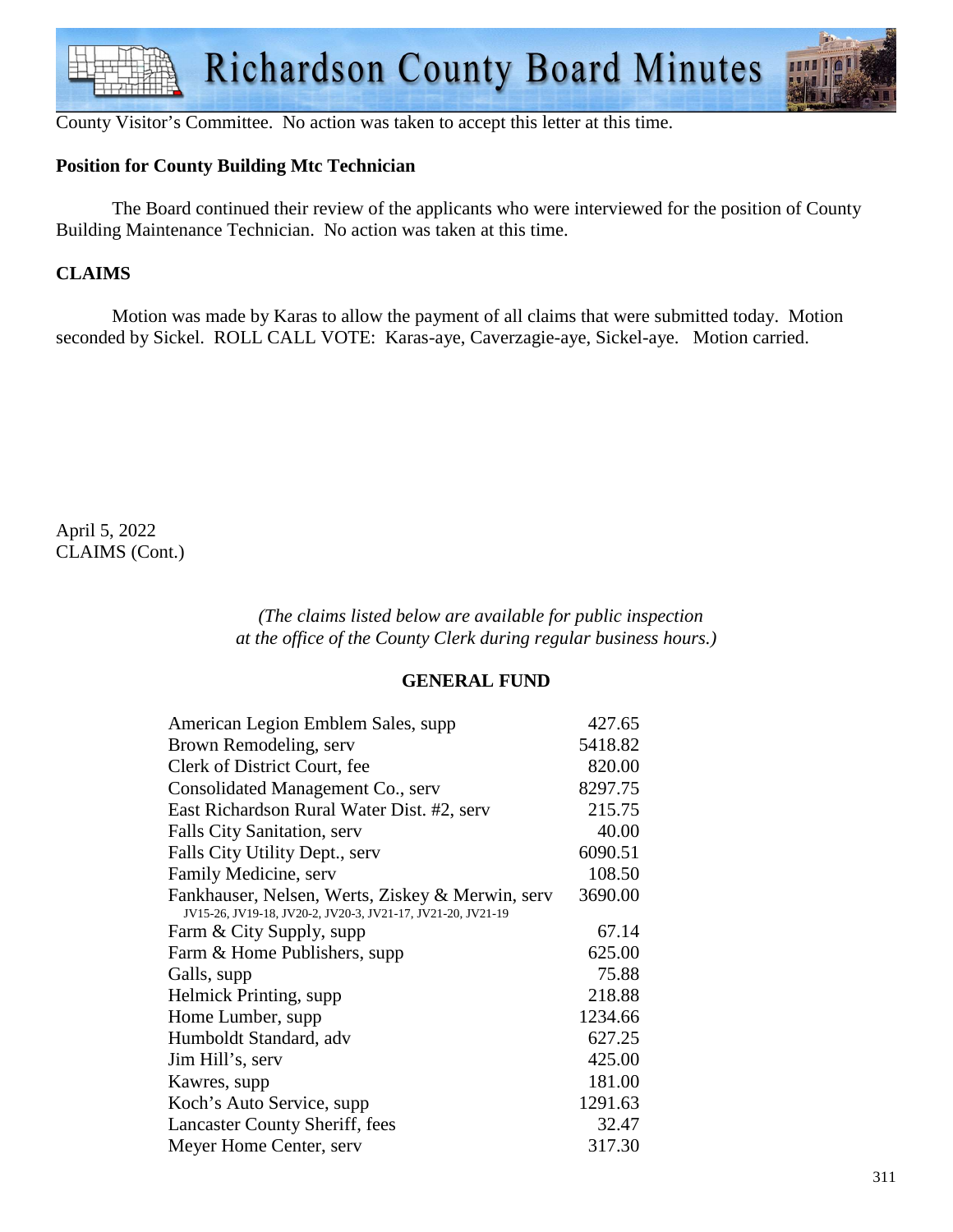# Richardson County Board Minutes



| Meyer Laboratory, supp                    | 383.55       |
|-------------------------------------------|--------------|
| Microsoft Imaging Systems, serv           | 110.00       |
| Midwest Mobile Radio Service, serv        | 30.00        |
| MIPS, serv                                | 2976.55      |
| NE Assoc. of County Treasurers, fee       | 125.00       |
| Nemaha County, reimb                      | 5229.52      |
| 911 Custom, supp                          | 848.92       |
| Positive Concepts, supp.                  | 410.00       |
| Postmaster, supp.                         | 1360.00      |
| ProServ Business Systems, serv            | 193.66       |
| Region V Systems, funding                 | 5112.50      |
| Richardson County Clerk Petty Cash, reimb | 20.00        |
| Richardson County EMA Petty Cash, reimb   | 14.21        |
| Richardson County Vendor, FICA/retire/etc | 20007.18     |
| SNC, serv                                 | 1157.45      |
| ULine, supp                               | 170.77       |
| Wolfe's Printing, supp                    | 55.90        |
| Payroll Expense                           | 91744.82     |
| <b>TOTAL GENERAL FUND</b>                 | \$160,155.22 |
|                                           |              |

# **ROAD & BRIDGE FUND**

|               | Agco Finance, supp                   | 152.28   |
|---------------|--------------------------------------|----------|
|               | Culligan, supp                       | 43.75    |
|               | Dept. of Correctional Services, supp | 200.00   |
|               | Falls City Auto Supply, supp         | 148.59   |
|               | Farm & City Supply, supp             | 183.56   |
|               | <b>Inland Truck Parts, supp</b>      | 347.33   |
|               | Martin Marietta, rock                | 25275.38 |
|               | Mr. Automotive, supp.                | 248.48   |
|               | NMC, supp                            | 214.12   |
|               | Norris Quarries, rock                | 6341.58  |
| April 5, 2022 |                                      |          |
|               |                                      |          |

April 5, 2022 CLAIMS (Cont.)

# **ROAD & BRDIGE FUND (Cont.)**

| SNC, serv                           | 101.58      |
|-------------------------------------|-------------|
| Truck Center Companies, supp.       | 356.24      |
| Unifirst, serv                      | 22.28       |
| Verdon, Village of, serv            | 26.46       |
| Payroll Expense                     | 35860.34    |
| <b>TOTAL ROAD &amp; BRIDGE FUND</b> | \$69,521.97 |

## **REG OF DEEDS P&M FUND**

| MIPS, serv                             | 300.96   |
|----------------------------------------|----------|
| <b>TOTAL REG OF DEEDS P&amp;M FUND</b> | \$300.96 |